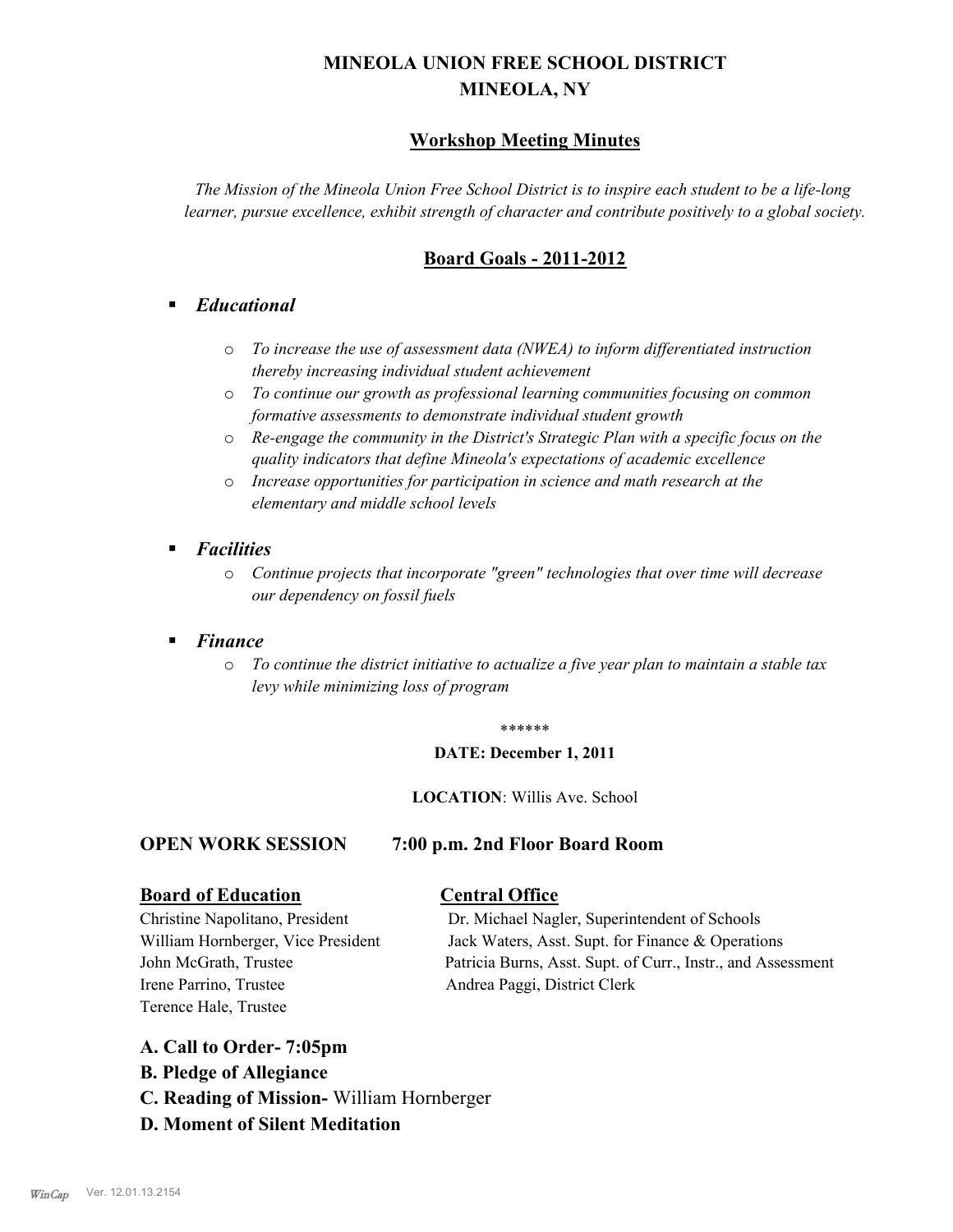### **E. Dais & Visitor Introductions**

Ms. Parrino will be joining the meeting at little late.

### **F. High School Student Organization Report**

Zak Engles, Salutorian of the senior class, was introduced by the Superintendent to present the Student Organization report. Zak reported that the Winter sports season has started and there will be a pep rally tomorrow at the high school. The Drama production of "Almost Maine" was very good and Zak found it to be both funny and sad. Students have begun their senior projects and some of the causes that have been addressed include breast cancer awareness, ovarian cancer awareness and advancement of African women. The S.O. had a Thanksgiving drive and they provided needy local families with baskets of food and gift cards. The Student Service Center had their first session of computeers and on Saturday, Gingerbread University will take place. Children pay to attend and the funds are then used for a party for needy children. The Key Club is collecting toiletries for the INN. The National Honor Society and the Key Club are sponsoring a Toys for Tots drive.

#### **G. Old Business**

Mr. David Tellier, CPA/CFF.CITP, was introduced by Ms. Napolitano to do a presentation of Fiscal 2011 External Audit to the Board. Mr. Tellier started by giving a brief overview of the audit process, which consists of 4 parts: Audit planning(1/2011): Preliminary audit procedures (Jan. and May 2011); Final audit procedures(8/11); and Final reporting(September and October 2011). Mr. Tellier stated that financial statements were all "clean". He stated that with regards to Governmental fund financial statements there is a general fund balance of \$7million. Mr. Tellier stated that management did a good job. He stated that findings and recommendations have been presented to the district and they are in the process of responding. Mr. Tellier also reported on the status of 13 prior year findings and recommendations; 8 recommendations have been implemented and 5 recommendations are in the process of being implemented. He stated that the district has made outstanding efforts.

Mr. Hornberger agreed that the reports were clean and stated that it was nice to see the results that were obtained. He added that on 12/13 the Financial Committee will be meeting with Mr. Waters. The Superintendent asked Mr. Tellier if the District is in good standing . Mr. Tellier responded that The District is in good standings and he feels that the district is making great strides. He finished by stating that at this point in time the District is in a good spot.

Ms. Napolitano thanked Mr. Tellier for his presentation. She then polled the Board members to determine if there was any old business to discuss. Mr. Hornberger asked for an update on the recycling program and if anyone from North Hempstead contacted the District yet. The Superintendent stated that no one from North Hempstead has contacted him until this point. The Superintendent stated that he has contacted and visited Ethan Sargent at Hampton. The Superintendent has made arrangements for recycling containers at the school. It was reported that Royal Recycling dropped them off with Dan Romano today. Also, the superintendent has made arrangements with Ms. Kennedy, HS advisor for the Environmental Club, to send high school students to Hampton and Meadow to set-up recycling programs. Mr. Hornberger also asked the Superintendent for an update on the Ipad/ Netbooks. The Superintendent stated that everyone has their machines and APP's are installed. It appears that anytime we want APP's, we must load them. the Superintendent stated that we would give up ownership if we send them out. Mr. Hornberger asked the Superintendent if teachers are utilizing the website. The Superintendent stated that the building principals are monitoring the usage by their staff and the Superintendent stated that he will get the actual numbers for Mr. Hornberger. The Superintendent added that the high school students like that they can post documents and the Locker feature (which is secure) is a very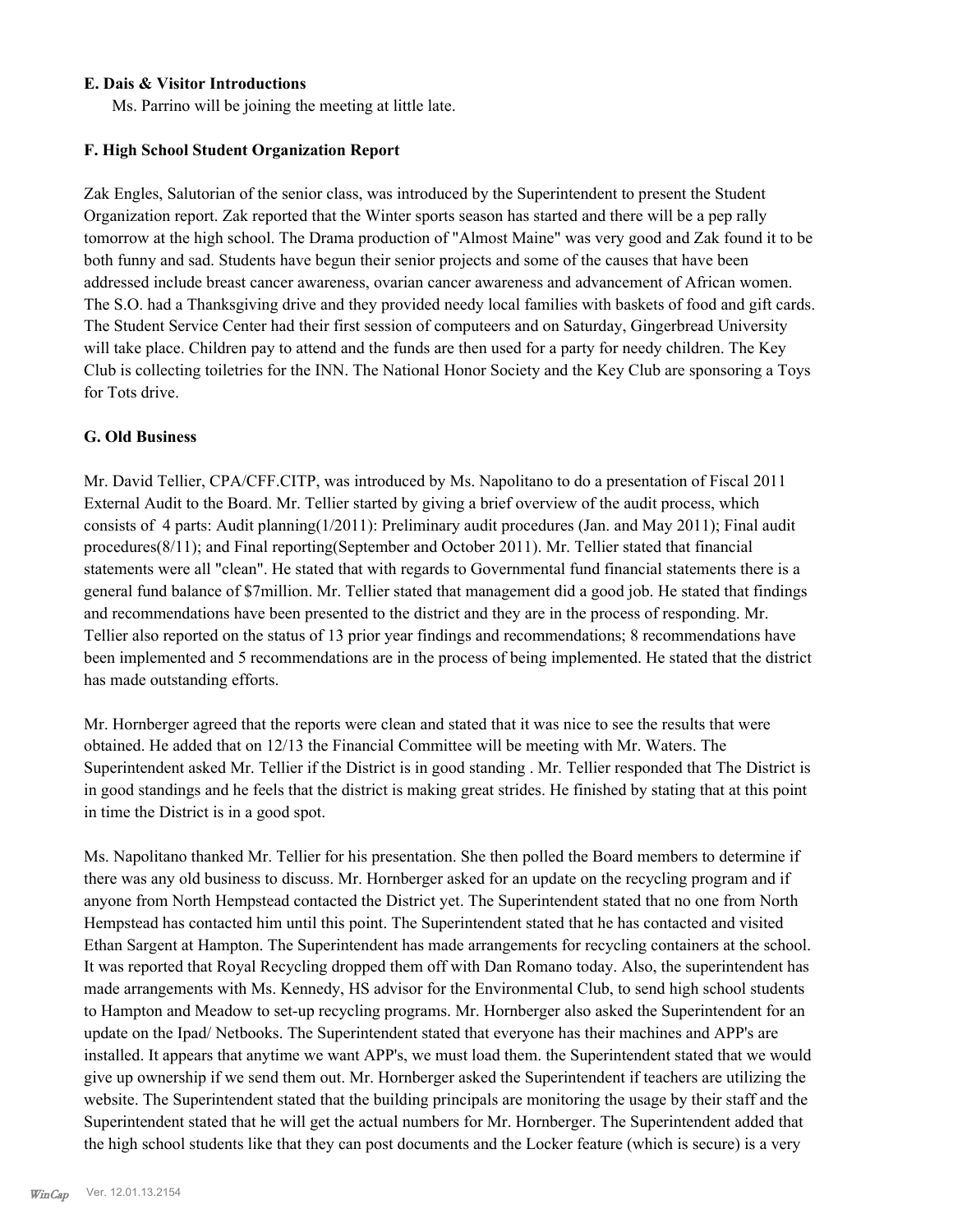popular feature.

Mr. McGrath asked if we can put something out to the parents to get feedback on their opinions of the new website. The Superintendent stated that this could be done. Mr. McGrath feels that this would be useful. He also stated that he would like to know how the website is being used and feedback of the students. Mr. McGrath asked for an update on the Chaminade parking situation. The Superintendent stated that he was never contacted by anyone from Chaminade and therefore the parking lots were not used.

Ms. Parrino arrived at 7:30pm.

Ms. Parrino asked for an update on the children from the middle school that go to Jackson Avenue after school for the SCOPE program and also asked what will happen when we have snow. The Superintendent stated that the children have been getting to Jackson Avenue without incident and when we have snow, the district will clear a path for them. Mrs. Parrino asked if requesting a change in the direction on the street in front of Jackson Avenue has been addressed yet. The Superintendent stated not yet, but that something will have to be done.

#### **H. New Business**

**RESOLUTION #36- BE IT RESOLVED** that the Board of Education of the Mineola Union Free School District approves the award of the Plumbing contract for the Hampton Street Project bid, opened November 16, 2011 to the lowest responsible bidder meeting specifications, Conelly& Sons, base bid \$68,300 plus Alternate no. (1) \$5,800, totaling \$74,100.

|         | <b>Motion:</b> Terence Hale                                         |     |      |
|---------|---------------------------------------------------------------------|-----|------|
| Second: | John McGrath                                                        |     |      |
| Yes:    | Terence Hale<br>Irene Parrino<br>John McGrath<br>William Hornberger | No: | None |
|         | Christine Napolitano                                                |     |      |

**Passed:** Yes

**RESOLUTION #37- BE IT RESOLVED** that the Board of Education of the Mineola Union Free School District approves the award of the Electric contract for the Hampton Street Project bid, opened November 16, 2011 to the lowest responsible bidder meeting specifications, LEB Electric, \$275,000.

| <b>Motion:</b> | John McGrath         |     |      |
|----------------|----------------------|-----|------|
| Second:        | Terence Hale         |     |      |
| Yes:           | Terence Hale         | No: | None |
|                | Irene Parrino        |     |      |
|                | John McGrath         |     |      |
|                | William Hornberger   |     |      |
|                | Christine Napolitano |     |      |
|                |                      |     |      |

**Passed:** Yes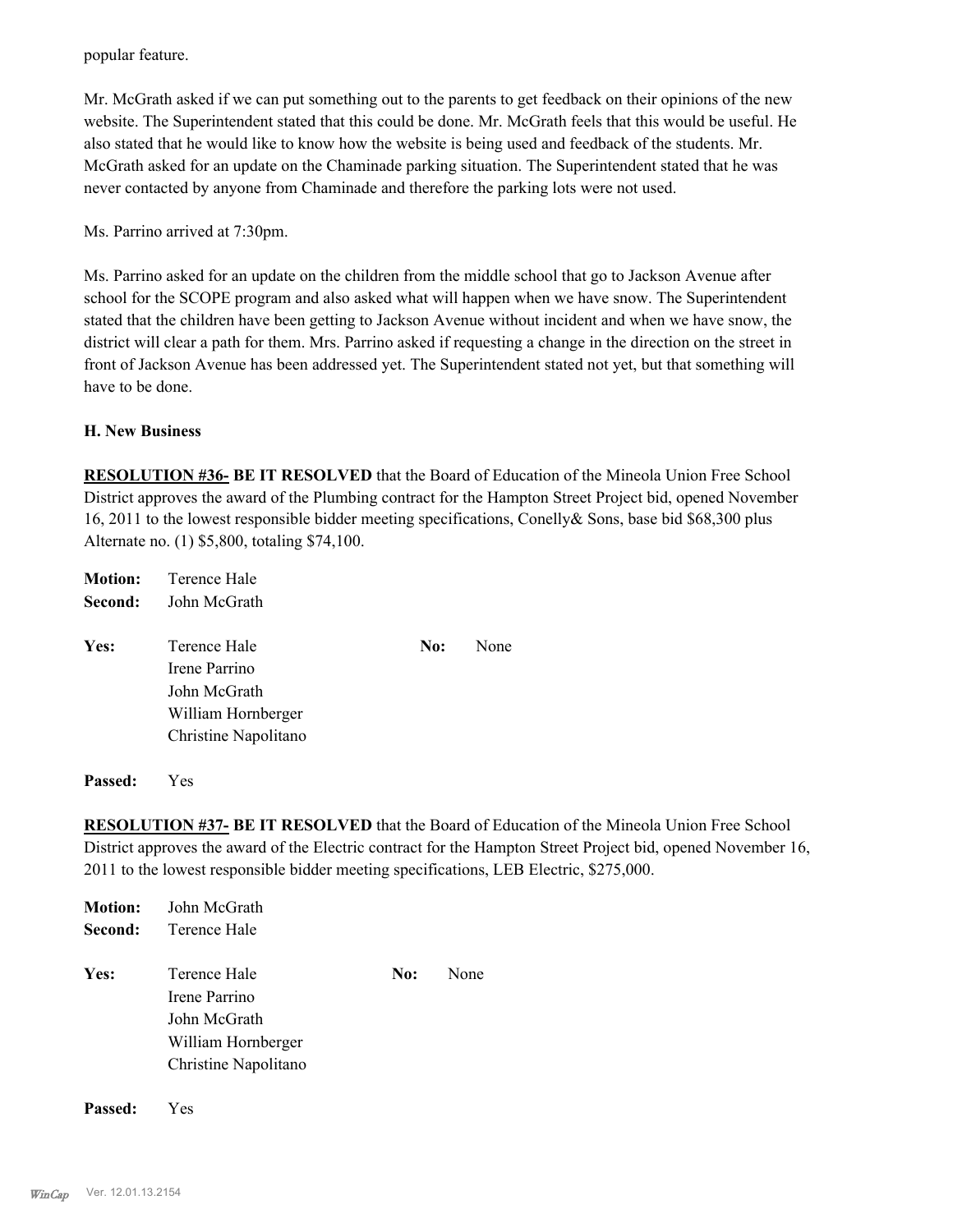**RESOLUTION #38- BE IT RESOLVED** that the Board of Education of the Mineola Union Free School District approves the award of Heating, Ventilation, and Air Conditioning (HVAC) contract for the Hampton Street Project bid, opened November 16, 2011 to the lowest responsible bidder meeting specifications, JNS Heating, \$277,000.

| <b>Motion:</b> | John McGrath         |     |      |
|----------------|----------------------|-----|------|
| Second:        | Terence Hale         |     |      |
| Yes:           | Terence Hale         | No: | None |
|                | Irene Parrino        |     |      |
|                | John McGrath         |     |      |
|                | William Hornberger   |     |      |
|                | Christine Napolitano |     |      |
|                |                      |     |      |
|                |                      |     |      |

**RESOLUTION #39- BE IT RESOLVED** that the Board of Education of the Mineola Union Free School District adopts the new Nursing Substitute Rate and reaffirms all other substitute rates as listed.

That the Board of Education approve the following rates for substitutes:

| <b>Teacher Sub</b>          | \$90 per diem     |
|-----------------------------|-------------------|
| Mineola Retiree Teacher Sub | \$125 per diem    |
| Nurse Sub                   | \$125 per diem    |
| Teacher Aide                | $$13.74$ per hour |
| Greeter                     | $$10.00$ per hour |
| <b>Bus Driver</b>           | $$21.81$ per hour |
| Custodian                   | \$12.25 per hour  |
| Clerical                    | $$12.32$ per hour |
| <b>Bus Attendant Sub</b>    | \$10.75 per hour  |
| Maintainer Sub              | $$20.00$ per hour |
|                             |                   |

**Motion:** John McGrath **Second:** William Hornberger

**Passed:** Yes

Discussion: Ms. Napolitano asked the Superintendent to explain this resolution for the Board. The Superintendent stated that the Nurse Rate differential was \$90, and the district was having difficulty getting sub-nurses. The Superintendent also noted that all sub-rates have not changed in several years. The Superintendent suggested that the list of sub- rates be added annually to the re-organization meeting for review. Mr. McGrath suggested that the Superintendent request the rate averages from other school districts. The Superintendent stated that he had already planned to do so.

| Yes: | Terence Hale  | No: | <b>None</b> |
|------|---------------|-----|-------------|
|      | Irene Parrino |     |             |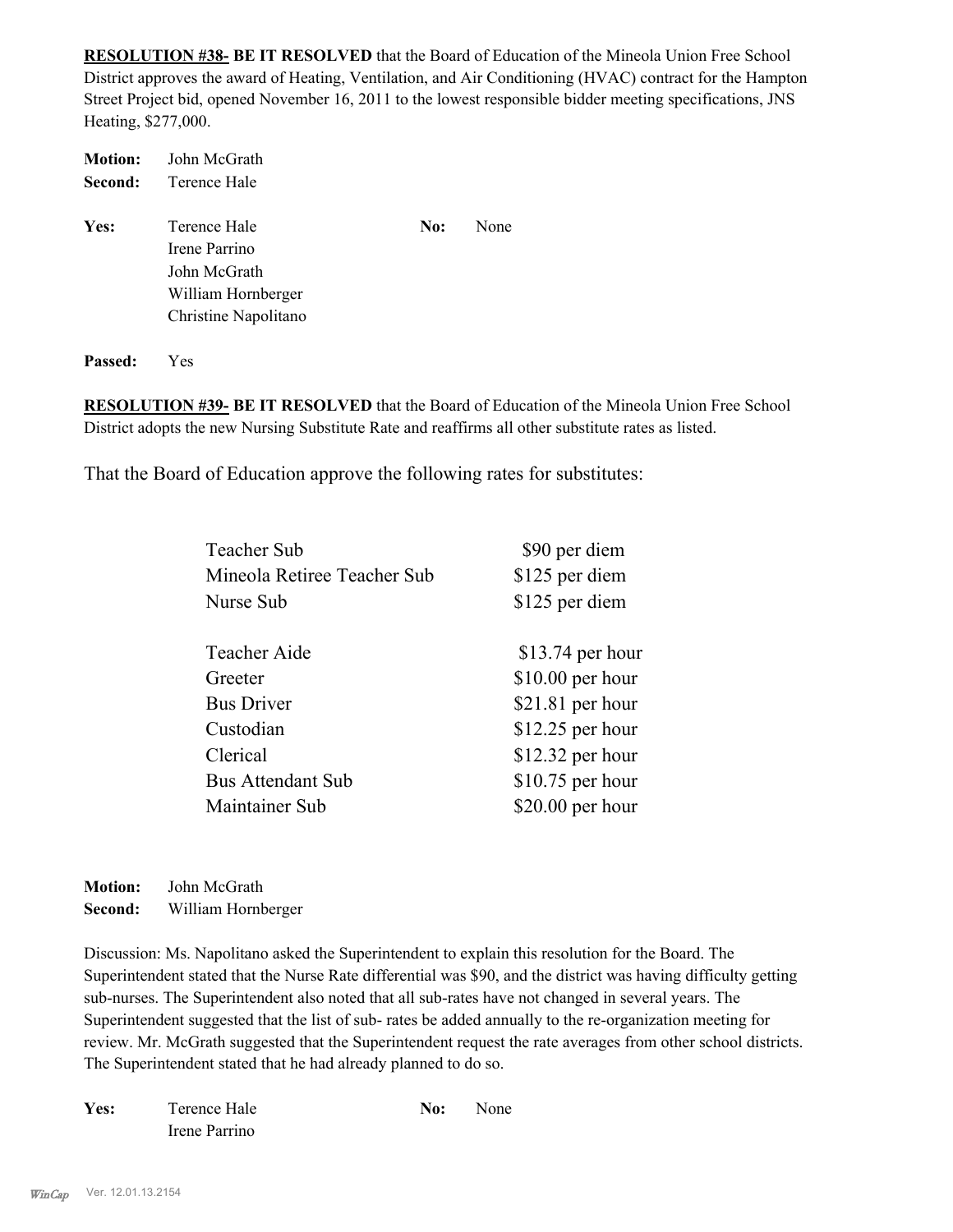John McGrath William Hornberger Christine Napolitano

**Passed:** Yes

**RESOLUTION #40- BE IT RESOLVED** that the Board of Education of the Mineola Union Free School District adopts the following Meadow Drive SEQRA Resolution.

**WHEREAS**, the Board of Education of the Mineola School District desires to embark upon a capital improvement project at the Meadow Drive School for a library building addition, and

**WHEREAS,** said capital improvement project at Meadow Drive School, is subject to classification under the State Environmental Quality Review Act (SEQRA); and

WHEREAS, routine activities such as renovations to, or expansions of existing public school facilities by less than 10,000 square feet are classified as Type II Actions under the current Department of Environmental Conservation SEQRA Regulations (Section 6 NYCRR 617.5(8)); and

**WHEREAS**, the SEQR Regulations declare Type II Actions to be actions that have no significant impact on the environment and require no further review under SEQRA; and

**WHEREAS**, the Board of Education, as the only involved agency, has examined all information related to the capital improvement project and has determined that the capital improvement project for renovations and improvements to Meadow Drive School is classified as a Type II Action pursuant to Section 617.5(8) of the SEQRA Regulations;

**NOW, THEREFORE, BE IT RESOLVED** that the Board of Education hereby declares itself lead agency in connection with the requirements of the State Environmental Quality Review Act; and

**BE IT FURTHER RESOLVED** that the Board of Education hereby declares that the renovations and improvements to Meadow Drive is a Type II Action, which requires no further review under SEQRA; and

**BE IT FURTHER RESOLVED**, that the Board of Education hereby shall forward an official copy of this Resolution to the New York State Education Department together with a copy of the correspondence from the New York State Office of Parks, Recreation and Historic Preservation in connection with its request for approval of the listed projects from the New York State Education Department.

**Motion:** Terence Hale **Second:** John McGrath

Discussion: The Superintendent stated that this is for the library project at the Meadow Drive School and it needs to be filed in order to procede with the project.

| Yes: | Terence Hale       | No: | None |
|------|--------------------|-----|------|
|      | Irene Parrino      |     |      |
|      | John McGrath       |     |      |
|      | William Hornberger |     |      |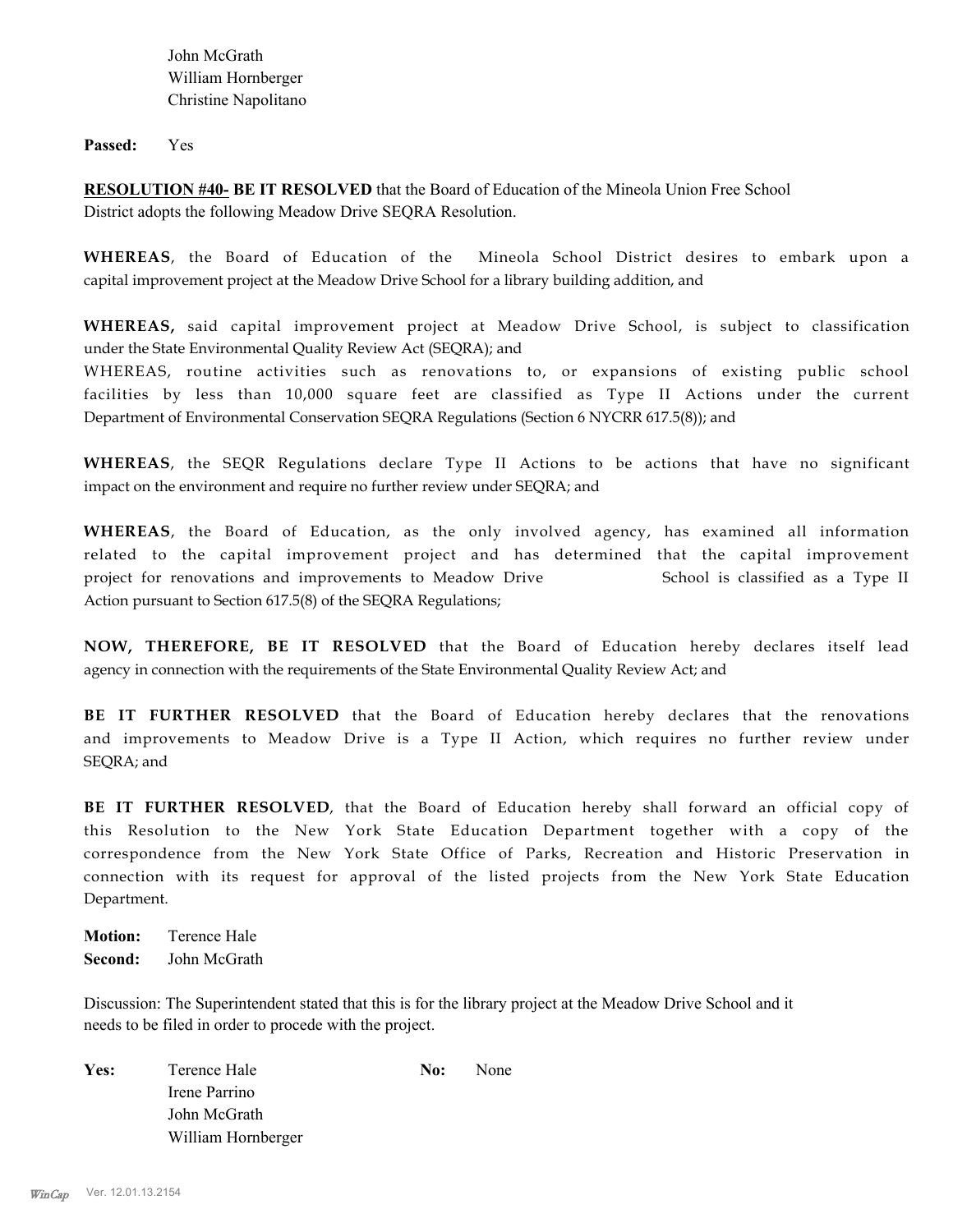Christine Napolitano

**Passed:** Yes

**RESOLUTION #41- BE IT RESOLVED** that the Board of Education of the Mineola Union Free School District approves the 2011-2012 goals of the Superintendent of Schools.

| <b>Motion:</b> | John McGrath         |     |      |
|----------------|----------------------|-----|------|
| Second:        | Terence Hale         |     |      |
| Yes:           | Terence Hale         | No: | None |
|                | Irene Parrino        |     |      |
|                | John McGrath         |     |      |
|                | William Hornberger   |     |      |
|                | Christine Napolitano |     |      |
|                |                      |     |      |
|                |                      |     |      |

**I. Consensus Agenda**

**Passed:** Yes

**RESOLUTION #42 -BE IT RESOLVED** that the Board of Education approves the consensus agenda items I.1.a. through I.1.c.3., as presented.

| <b>Motion:</b> | Terence Hale         |     |      |
|----------------|----------------------|-----|------|
| Second:        | William Hornberger   |     |      |
| Yes:           | Terence Hale         | No: | None |
|                | Irene Parrino        |     |      |
|                | John McGrath         |     |      |
|                | William Hornberger   |     |      |
|                | Christine Napolitano |     |      |
|                |                      |     |      |

**Passed:** Yes

### 1. **Instruction**

- a. Leave(s) of Absence/Child Rearing
- That the Board of Education grants a request to Allison Maffettone, for a Leave of Absence, for child-rearing purposes, using accumulated sick days, starting approximately 04/17/2012. 1.
- b. Leave(s) of Absence/Medical
- That the Board of Education approves an extension to a paid Medical Leave of Absence to Donna Beck, Social Worker, effective 11/19/2011 to January 3, 2012. 1.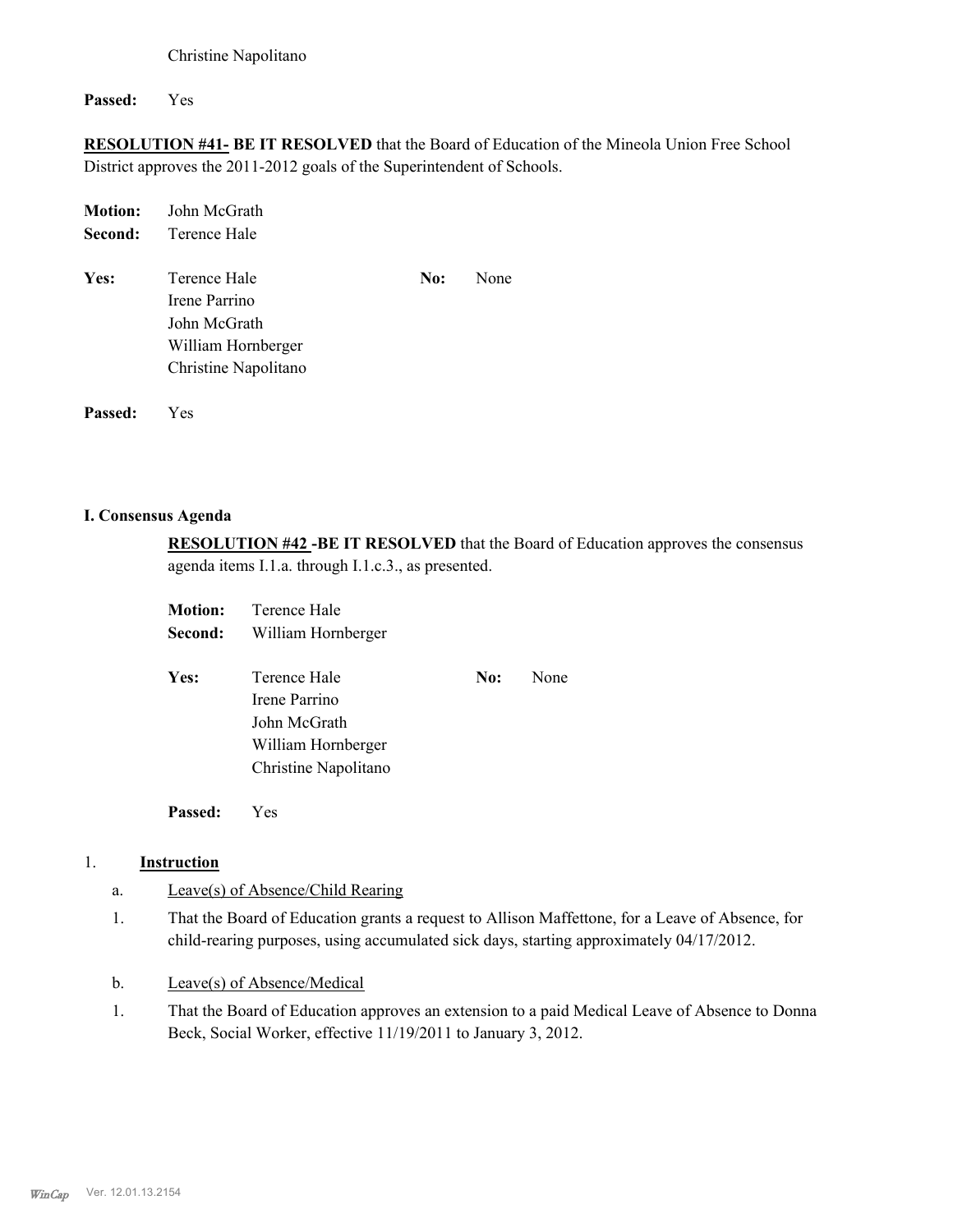Appointment(S) Sub Teacher per diem The Board of Education approves the addition of the following candidates to the Per Diem Substitute Teacher List at a daily rate of pay, \$90.00: c.

| <b>EMPLOYEE NAME</b> | <b>EMPLOYEE CERTIFICATION</b> |
|----------------------|-------------------------------|
|                      |                               |

- 1. Jenna L. Sherwood Early Childhood Education (Birth 2)
- 
- 

### **Walk On Agenda Items**

2. Vincent F. Manzo PreK - Grade 6, French 7-12, Technology Education 3. Marcella A. McHale Nursery/K/Grades 1-6, Special Education

**RESOLUTION # 43 - BE IT HEREBY RESOLVED** that the Board of Education of the Mineola U.F.S.D. appoints Nancy Lederman, Esq., to serve as an impartial hearing officer to hear and determine the matter concerning student #14953. Ms. Lederman is the next in the alphabetical rotation of the list of approved by the State Education Department for Nassau County to be appointed to serve as impartial hearing officer. The IHO will be compensated at the rate set by the NYSED, Director of the Division of Budget.

**Motion:** Terence Hale **Second:** William Hornberger

Discussion: The Superintendent stated that Resolutions #43 and 44 needed because two parents are questioning the services of their children with IEPs and an impartial hearing officer must be appointed in order to determine how to proceed.

| Yes: | Terence Hale         | No: | <b>None</b> |
|------|----------------------|-----|-------------|
|      | Irene Parrino        |     |             |
|      | John McGrath         |     |             |
|      | William Hornberger   |     |             |
|      | Christine Napolitano |     |             |
|      |                      |     |             |

**Passed:** Yes

**RESOLUTION # 44 - BE IT HEREBY RESOLVED** that the Board Education of the Mineola U.F.S.D. appoints Susan Lushing, Esq., to serve as an impartial hearing officer to hear and determine the matter concerning student #15169. Ms. Lushing is the next in the alphabetical rotation of the list approved by the State Education Department for Nassau County to be appointed to serve as impartial hearing officer. The IHO will be compensated at the rate set by the NYSED, Director of the Division of Budget.

| Terence Hale<br>Second:<br>Yes:<br>Terence Hale<br>No:<br>Irene Parrino<br>John McGrath<br>William Hornberger<br>Christine Napolitano |      |
|---------------------------------------------------------------------------------------------------------------------------------------|------|
|                                                                                                                                       |      |
|                                                                                                                                       | None |

**Passed:** Yes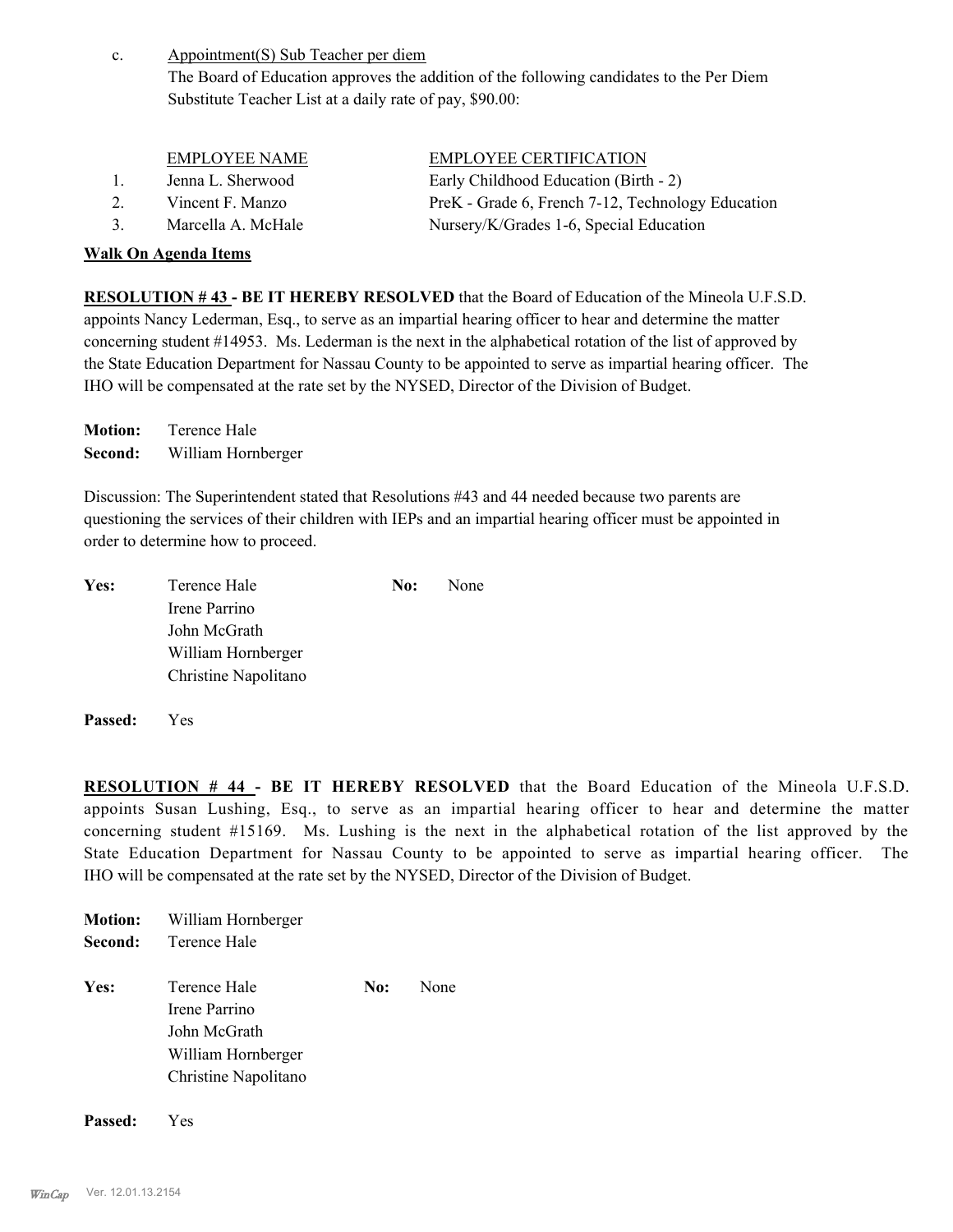**RESOLUTION # 45- BE IT RESOLVED** that the Board of Education of the Mineola Union Free School District approves the award of Contract "G" for General Construction and Site Work and Bid Alternate Numbers "G1" through "G9", for the Hampton Street Project (SED control # 28-04-10-03-0-003-018) bid opened November 29, 2011 to the lowest responsible bidder meeting specifications, VRD Contracting, Inc., base bid \$1,259,000.00 plus Alternate Nos. G1 through G9, \$116,000.00, totaling \$1,375,000.00.

**Motion:** Terence Hale **Second:** William Hornberger

Discussion: The Superintendent stated that at the last meeting the Board rejected the bids and bidding was reopened. This time, the bid numbers received were closer and there was in fact a tie. The Architect and Mr. Romano interviewed both parties and determined that this was the way to go. District Counsel stated that in a case like this the District can choose between the two bids. The Superintendent also stated that the bid is under budget and therefore the district will be able to purchase furniture. Mr. Hornberger asked when this will begin and the Superintendent stated that the kick-off meeting will be next week.

| Yes: | Terence Hale         | No: | <b>None</b> |
|------|----------------------|-----|-------------|
|      | Irene Parrino        |     |             |
|      | John McGrath         |     |             |
|      | William Hornberger   |     |             |
|      | Christine Napolitano |     |             |
|      |                      |     |             |

**Passed:** Yes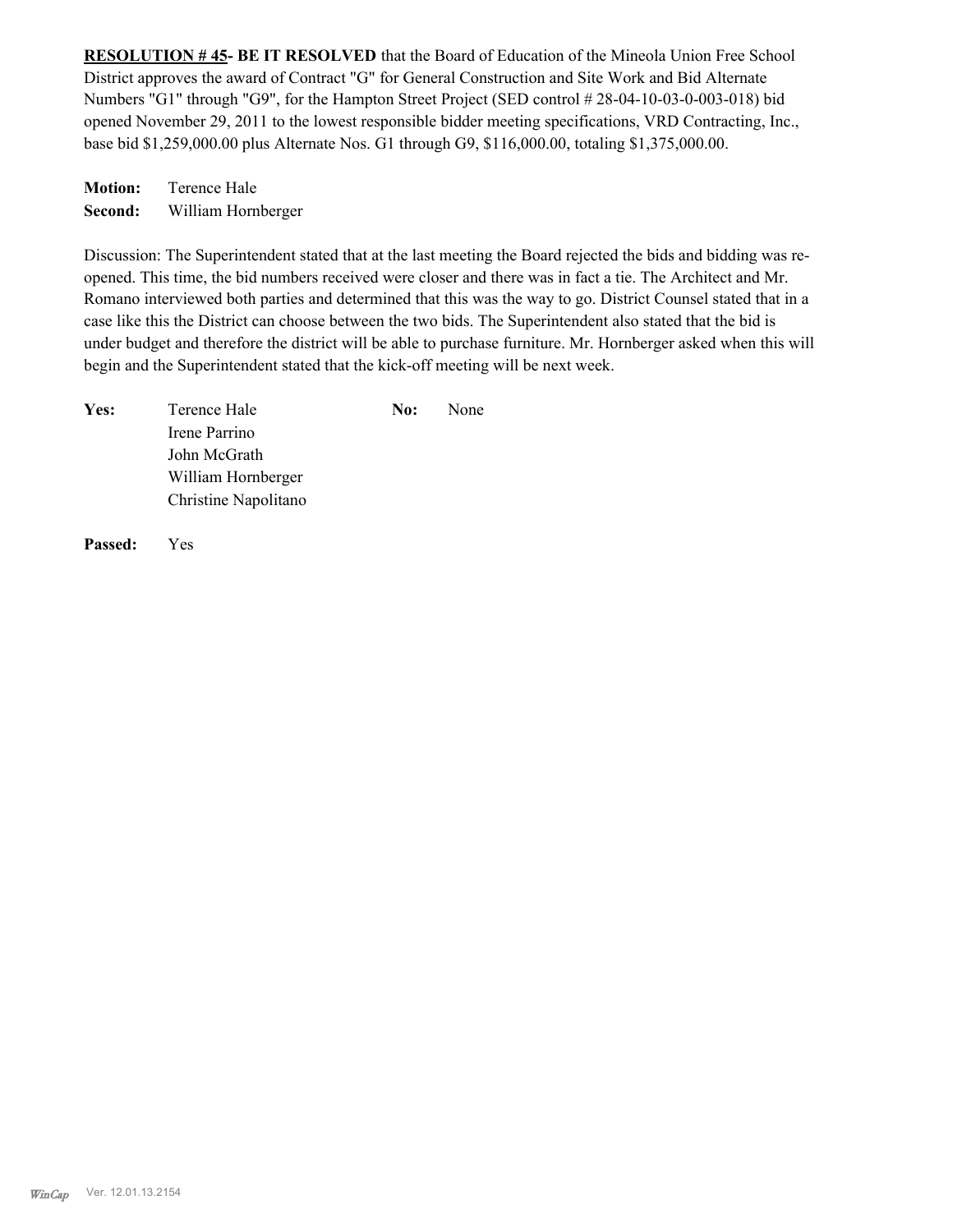### **J. Superintendent's Report**

The Superintendent stated that for the first time the new APPR regulations require student achievement as a major component of teacher and principal evaluations. The District will use NWEA as its measure of student growth and data source to drive instructional decisions. Teachers and principals will create SMART goals and action plans, using NWEA data. A SMART goal is: Strategic, Measurable, Attainable, Results Oriented, Time Bound. These goals are directly in line with State Initiative of Students Learning objectives(SLO). Goals must be measured using a valid assessment.

The Superintendent stated that there are a few questions to ponder tonight in the presentation. How are principals holding teachers accountable for student progress? How are they monitoring student progress and using data to make informed decisions about using resources more effectively? What evidence or artifacts are there to demonstrate a plan for change? The Superintendent stated that tonight's presentation is just a sampling of each principal's plan for their building. The actual plans are very long. Also, tonight the principal's will be focusing on ELA only, due to the fact that that was where we did not do well.

The Superintendent introduced Dr. Sue Fleischmann, principal of Willis Avenue. Dr. Fleischmann began by explaining the Kindergarten NWEA (reading) data and stated that the children will be tested three times during the year: fall, winter and spring. The fall data shows that 70% of students fall below the median score. These tests are taken by children across the country and they are not a mastery test. NWEA are a growth test. There is no bell curve; it just tells you if a child is above or below the median at this time. The hope is that the children will demonstrate growth and the percentage of those below the median will decrease. NWEA testing is done only with the kindergarten: this test is not appropriate for the pre-k children.The Superintendent added that he is sure there will be a jump in the growth by the end of the year. Dr. Fleischmann added that there are many variables that could have affected the performance on the fall testing, including the fact that some children have never used a computer or a mouse. Dr. Fleischmann discussed the plan at Willis Avenue. Teachers will participate in on-going professional development covering the components of the Literacy Collaborative/ Balanced Literacy implementation. The teachers will also meet weekly with literacy coach, NWEA resource teacher and principal to review student assessments, progress toward goals data analysis, and specific plans for increasing student performance. The goal is for all students to increase their RIT scores. Some of the artifacts used to measure progress are agendas from the PD sessions, teacher's plan books should reflect implementation of the agenda items, and Excel spreadsheet with common formative assessment progress.

Mr. Hornberger asked Dr. Fleischmann if the pre-k students use the computer during their day. Dr. Fleischmann stated not really an opportunity for them to do so. Mr. Hornberger asked what are we doing at the Pre-k level and what we are looking for them to attain. Dr. Fleischmann stated we are implementing the Pre-k Common Core Standards that include a science unit which combines ELA and Math. She stated that with regards to the pre-k, we are limited as far as technology. Mr. Hornberger stated that his personal experience with the pre-k program were both very different. The Superintendent stated that this is why leadership is so important. He also reminded the Board that Kindergarten is now becoming an academic grade which it was not before. The Common Core Standards are a big shift in how children will learn; it involves problem solving and looking at how they can get the answers. Mr. Hornberger feels that there should be more computer time next year for pre-k students. Ms. Parrino asked if it is possible to get a smaller mouse for the children to use. The Superintendent stated that we need to troubleshoot to determine the needs.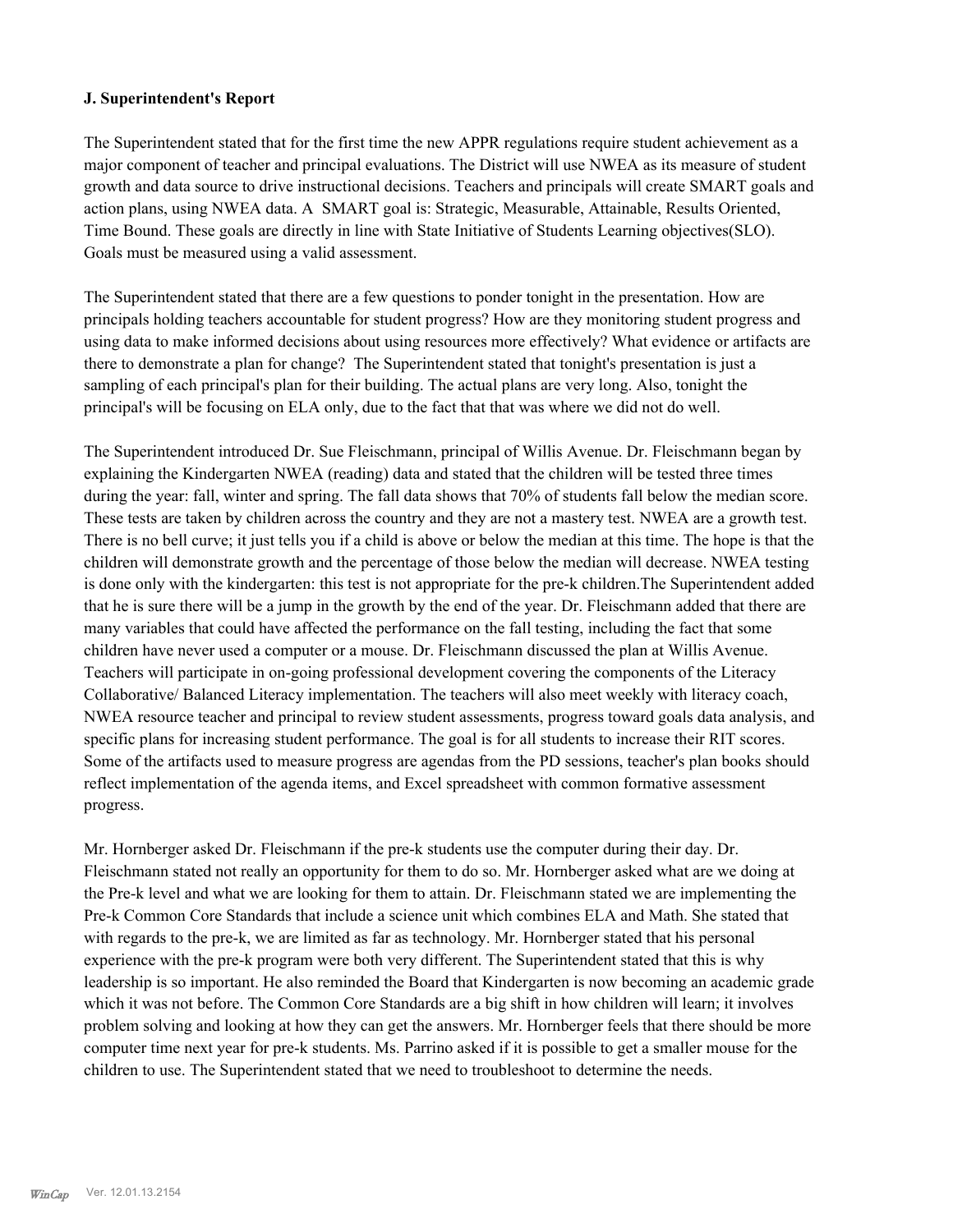Ms. Napolitano asked Dr. Fleischmann how much time she spends in the classroom. Dr. Fleischmann replied that she is the classrooms constantly both informally and for formal observations. Ms. Napolitano stated that she is glad to hear that principals are in the classroom on a regular basis.

The Superintendent thanked Dr. Fleischmann and introduced Devra Smalls, principal at Hampton Street School. Mrs. Smalls stated that with the SMART goals, we are looking at overall growth of all students. Mrs. Small stated that her plan provides scheduled PLC time for teachers to ensure that all teachers are available to meet together. This time is used to review the data and goal plans, determine needs and plan how to address need areas. Instruction is based on the specific need areas. Staff attends professional development training. Faculty meetings are used to discuss tying lessons more closely to goals. Mrs. Smalls stated that examples of the need areas involve an increase in non-fiction reading and increasing the rigor in reading. Students are being asked to tie examples from the books being read to their experiences as well as learning about the characters based upon what the character says in the story.

Mr. McGrath asked if the district was not using the NWEA, would we not have this information. Mrs. Smalls replied that NWEA helps show us if a child is far from meeting the standard. NWEA shows us what skills a child is ready to learn next. She added that NWEA gives a more precise direction and helps use fine tune learning. It gives us a useful yardstick of where a child was at and how much growth was shown.

The Superintendent stated that we do not have a growth model assessment; the state assessments are not giving us this information. NWEA is a growth model and helps us raise the expectations for our children. Mr. McGrath asked if all teachers are using the NWEA data. Mrs. Smalls replied yes and all teachers are trying to improve. Mr. McGrath asked if there is a lot of positive energy from staff regarding the NWEA. Mrs. Smalls stated that the teachers are all very positive about NWEA. Mr. Hornberger asked about the scores at Hampton. Mrs. Smalls stated that state scores are better than NWEA scores. Mr. Hornberger asked about what information parents are receiving regarding the scores. Mrs. Smalls stated that the report cards are linked to old state standards but they will be changed. She stated that if NWEA shows a weakness that should be reflected. Mrs. Smalls stated that parents did ask after first report card, why there are fewer 4's being given. Mrs. Smalls stated that staff is trying to be very honest with scores and where the child is currently at.

The Superintendent thanked Mrs. Smalls and introduced Deborah Shaw, principal of Meadow Drive. Mrs. Shaw stated that the NWEA data for Meadow Drive is similar to the data results for Hampton Street. According to Mrs. Shaw, the teachers at Meadow Drive have been working very hard to develop lesson plans tied into the Common Core Standards. One area that has been focused on is raising the students' awareness and responsibility in this process. Each child received a sheet to sign that lists all of their need areas. The child reviewed the list with their teacher and then selects three things that they promise to do. The higher level children are being pushed to show growth as well. The parents get a copy of this sheet that their child has signed. This insures that everyone is working together to help the child be successful. The next step of this process is that teachers are putting links on their webpages for games and activities for the children to use to help improve their skills.

Ms. Napolitano stated that she is happy to see that student accountability is part of this process. Ms. Napolitano asked if this is also being accomplished with the ESL students and their parents. Mrs. Shaw stated that the ESL teacher is part of the parent- teacher conference as well the planning process for the student. Ms. Parrino asked Mrs. Shaw how she plans to follow-up and check if teachers are doing what they are supposed to do. Mrs. Shaw stated that this follow-up will be done through both formal and informal classroom observations and visits. She will keep a checklist of what is being done. Mrs. Shaw stated that following are some of the artifacts used in this process: checking student goal sheets, teacher plan books, and a tracking of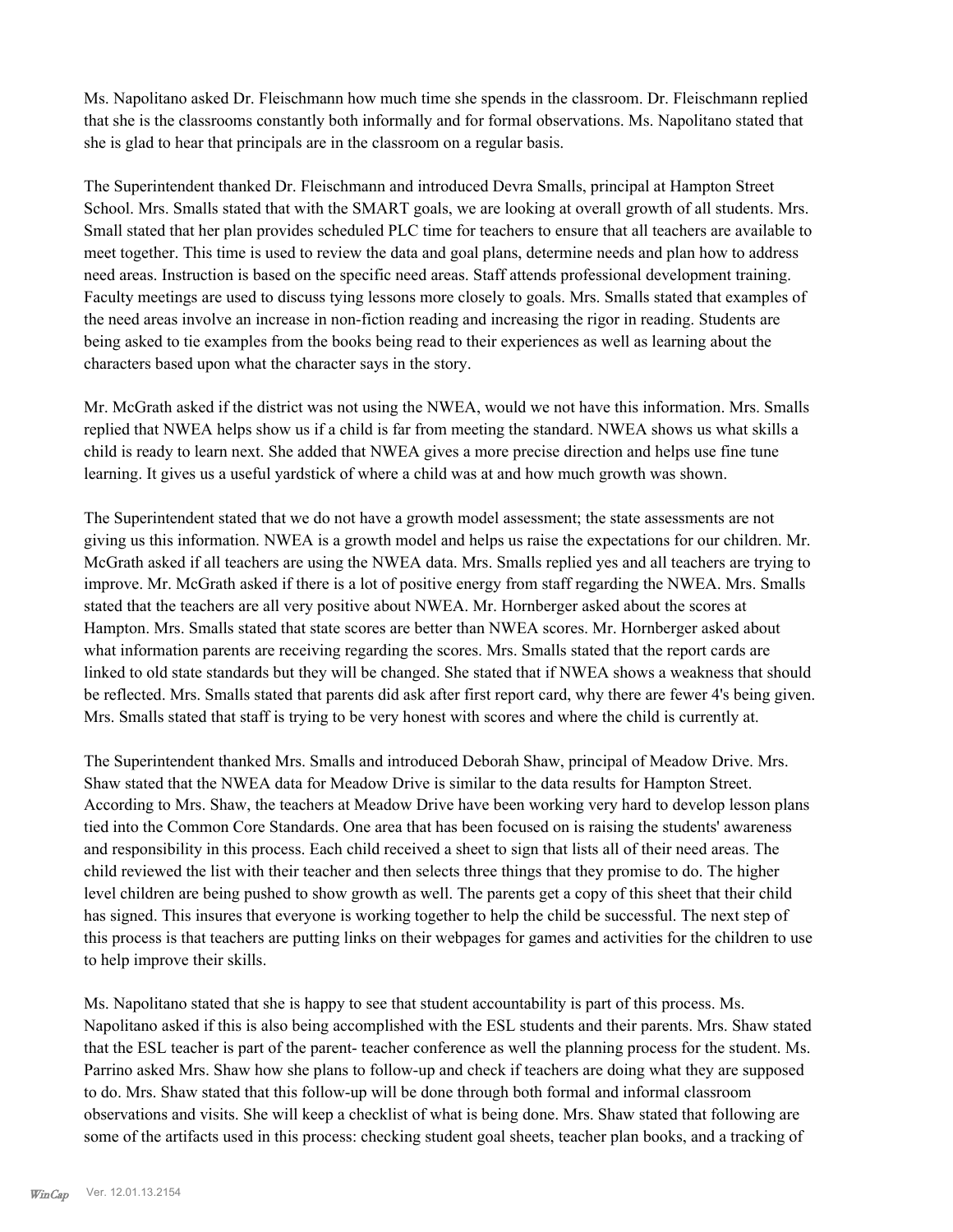goal sheets. Mrs. Shaw also stated that artifacts are not always clear cut and are a work in progress. Mr. McGrath asked Mrs. Shaw what is the overall teacher's attitude toward NWEA? Mrs. Shaw stated that teachers are using NWEA eagerly and digging deeply into the data. She has seen teachers working both before and after school hours. Mr. Hornberger asked Mrs. Shaw to provide a specific ELA goal. Mrs. Shaw stated that one of the need areas was understanding of vocabulary. In the 4th grade, the child's goal may be to increase vocabulary through practice of informational text and to increase their stamina of passages/books and write a response using more detail. In 1st grade, the goal may be to get all students to reading level and to increase phonological awareness. Mrs. Shaw also stated that the ESL teacher is working very closely with each class/grade. Mrs. Shaw stated that there was a group of children that scored very high. The Literacy Coach has looked at getting more appropriate and challenging books for this group. She is also looking at setting up projects to challenge these students. Mrs. Shaw stated that guided reading takes place daily at Meadow Drive; at-risk students receive it twice and the high end students use enrichment books.

The Superintendent thanked Mrs. Shaw and introduced Ms. Molloy from Jackson Avenue. Ms. Molloy stated that she began by looking at the 65 students who performed below the norm, in order to determine how "far below" they scored. She stated that fifty of these children could go either way. Ms. Molloy stated that she has very good support personnel and the literacy support staff has been working very hard to enrich the level reading library. Ms. Molloy stated that programs are being implemented utilizing data from NWEA and Fontas and Purnell as well as teachers recommendations. Students are being recommended to attend before or after school programs. These programs will be starting next week and will focus on using Castle Learning. The Superintendent asked Ms. Molloy for her artifacts. Ms. Molloy stated that she looks at the teacher's plan book as well as reviewing the reports from Castle Learning. Ms. Molloy stated that Jackson Avenue is a little behind in setting the student goals. The students will be given a sheet with their goals and the strategies to meet these goals. Parents will be given a copy to sign. Ms. Parrino asked if this will be done during school hours. Ms. Molloy stated yes and the process has been streamlined for teachers. Ms. Napolitano asked how often the before/after school program will take place. Ms. Molloy stated that it will take place two times per week for an hour. Ms. Molloy stated that she feels that some children just need a little boost and then they will fly. Mr. Hale asked what the attitude of staff is toward NWEA and this process. Ms. Molloy stated that the staff is very postive and have bonded together through this process. Mr. Hornberger asked for a timeframe in which the student goal sheets to be completed. Ms. Molloy stated two weeks. Mr. McGrath asked Ms. Molloy for her prediction for the children who scored below norm. Ms. Molloy stated that a goal has been set for 78% will receive a 3 or a 4 on the state test: and as far as the NWEA, Ms. Molloy stated that she wants to see the winter scores before making a prediction.

The Superintendent thanked Ms. Molloy for her presentation. Mr. Hornberger asked the Superintendent if the Board can expect the principals back in the spring to present on the status of where students are at. The Superintendent stated this will take place in order to determine if we have been successful or if change is needed. The Superintendent stated that the real test of all that is being done is the results in the spring.

The Superintendent introduced Mr. Barth, principal of the Middle School. Mr. Barth stated the Mr. Mauer and Ms. Hochhauser were also here representing the Middle School. Mr. Barth stated that the ELA data is their current reality. As a team they have looked at where they are and where do we need to go? Mr. Barth stated that there are consistencies between data from NWEA and the State assessment. Mr. Barth stated that they needed to come up with an action plan. As part of this plan, as principal he will utilize data to work with and monitor the effectiveness of individual teachers. The teachers must submit a goal sheet for their classes listing the RIT band and student activities. Mr. Barth stated that everyone is working with the notion that this NWEA data is needed to help our students. Mr. Barth stated that he will facilitate PLC meetings to create a menu of strategies and action steps with teachers to help them guide their student goal setting meetings. Mr.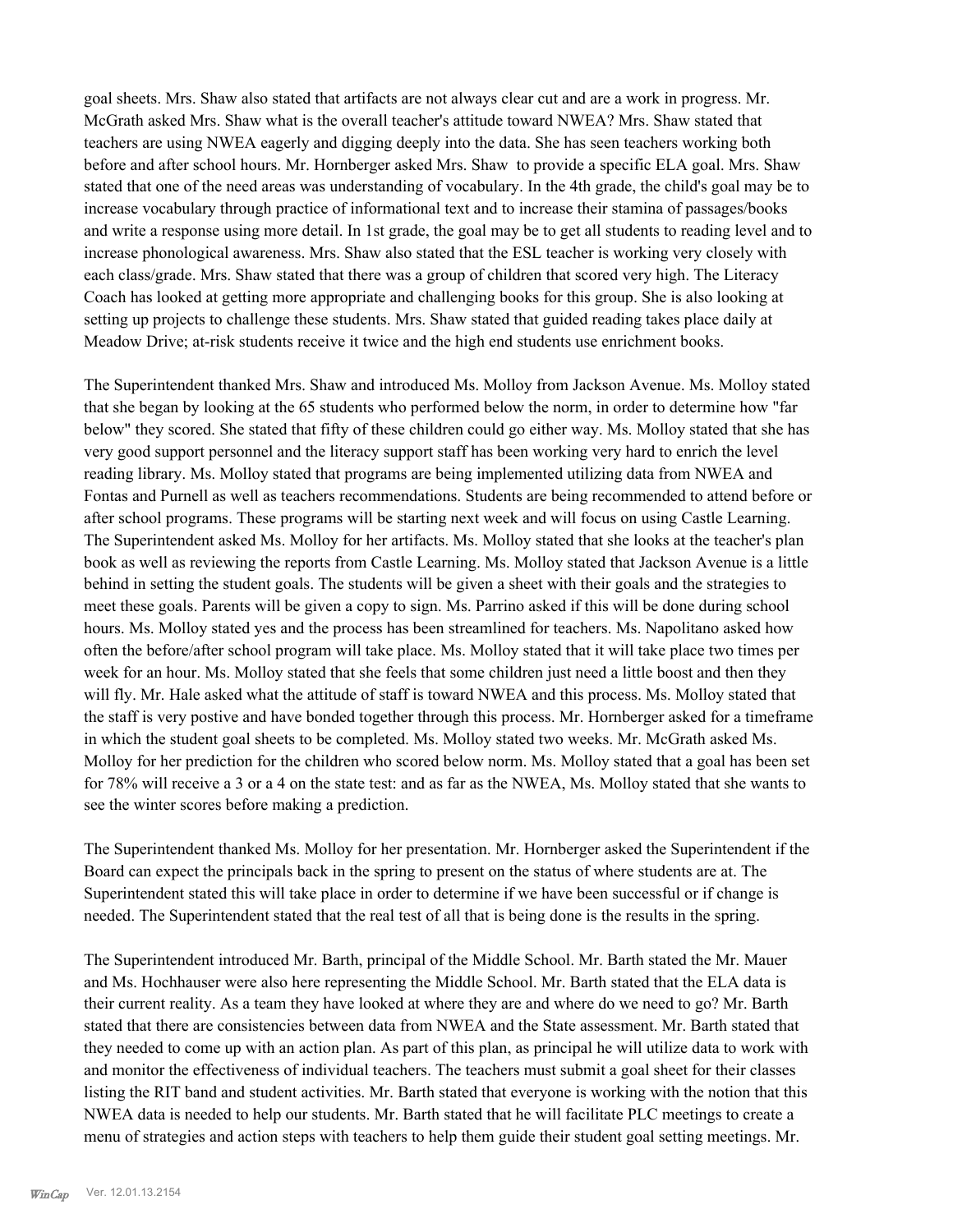Barth asked the Board if there were any questions. Mr. Hale stated that he would have liked to see more artifacts listed. Mr. McGrath asked how often observations are happening. Mr. Barth stated that he is in classrooms all the time both formally and informally. He is looking to see if teachers are on task. Mr. McGrath asked Mr. Barth about how students that are on the cusp are dealt with by teachers. Mr. Barth stated that teachers are always concerned about their students and these students needs are addressed during ontarget time. Also, they are looking to develop an afterschool program for those bubble children.This program will be by invitation. Mr. McGrath asked if students will have a choice of whether or not to participate. Mr. Barth stated that children and parents will be urged to attend. Ms. Napolitano asked Mr. Barth to explain what a reflection document is. Mr. Barth stated that it is a log of what steps have been taken; it looks at where we are and where we will go from here. Ms. Napolitano asked if this occurs every Friday. Mr. Barth stated that together with Mr. Mauer and Ms. Hochhauser, this will be put together to ensure that staff is doing what is needed for the children to succeed. Mr. Barth stated that the Friday planning provides an opportunity to reflect on PLC meetings, the results of walk through observations, and provides a snapshot of what is going on. Mr. McGrath asked Mr. Barth what is the teacher's reaction to NWEA and this process. Mr. Barth stated that some teachers do voice frustration and not all staff embraces it as enthusiastically as others. Mr. McGrath stated that he doesn't feel that everyone is embracing this completely at all of the schools. Mr. Barth stated that grumbling doesn't necessarily mean disgruntled. He stated that the NWEA data is rich and the value of the PLC meetings is working as a team. Mr. Hornberger stated that all of this is being done for the children and we should not be concerned that some teachers are not happy with this process. Mr. Hornberger stated that the other principals were very clear about their artifacts and he would like to see this for the middle school. Mr. Barth stated that he can make this information clearer for the middle school. Mr. Hornberger stated that he is concerned about the "bubble" kids and asked what is being done at the Middle School to insure that children in 5th and 6th grades get to level 4. Mr. Barth stated that student goal sheets are completed and this gives specific goals and the following information: where is the child at, what are they ready to learn and how can they be challenged. Next step involves installing the necessary APPs. The Superintendent asked how this translates into the classroom. Mr. Barth stated that the students set their goals and then the teachers will provide differentiated learning and activities in the on target class. Mr. Hornberger asked what happen with the Special Ed. and ESL children. Mr. Barth stated that for children with multiple needs have IEPs which give teacher the goals. In these cases, NWEA is not always used to provide student goals. There are a considerable amount of children with IEPs and this presents a challenge to provide the necessary accommodations to complete the NWEA testing.

The Superintendent thanked Mr. Barth for his presentation. The Superintendent stated that that it is necessary to look at how the building leader insure that all of these things are done and how do we effectively measure this. We need to demonstrate what is being done for the children and determine how people are held accountable.

Public Comments: Ms. Napolitano stated that she would open the floor to public comments. A parent asked what is being done at the middle school to improve writing skills. Ms. Hochhauser, IL, responded that one of the goals is rigor in writing. It is being looked at how they use text based writing. There is an increase in the amount of writing being done and it is writing based on the information from the literature. There is an increase of guided reading and children are expected to provide longer response to the text. Another parent stated that in spite of what was stated tonight, there is a great deal of grumbling about NWEA. She stated that parents feel that the children need to be elevated. She asked if children are taking the process of goal setting seriously and who is held accountable. The Superintendent stated that the teachers are helping the children make their goals based on the data. Parents should be signing off on these goal sheets and if they are not in agreement then they should say something. If the goals set are appropriate, then we should see the results in the NWEA scores. Mr. Barth added that goals on the goal sheets will continue to be evaluated and reset as